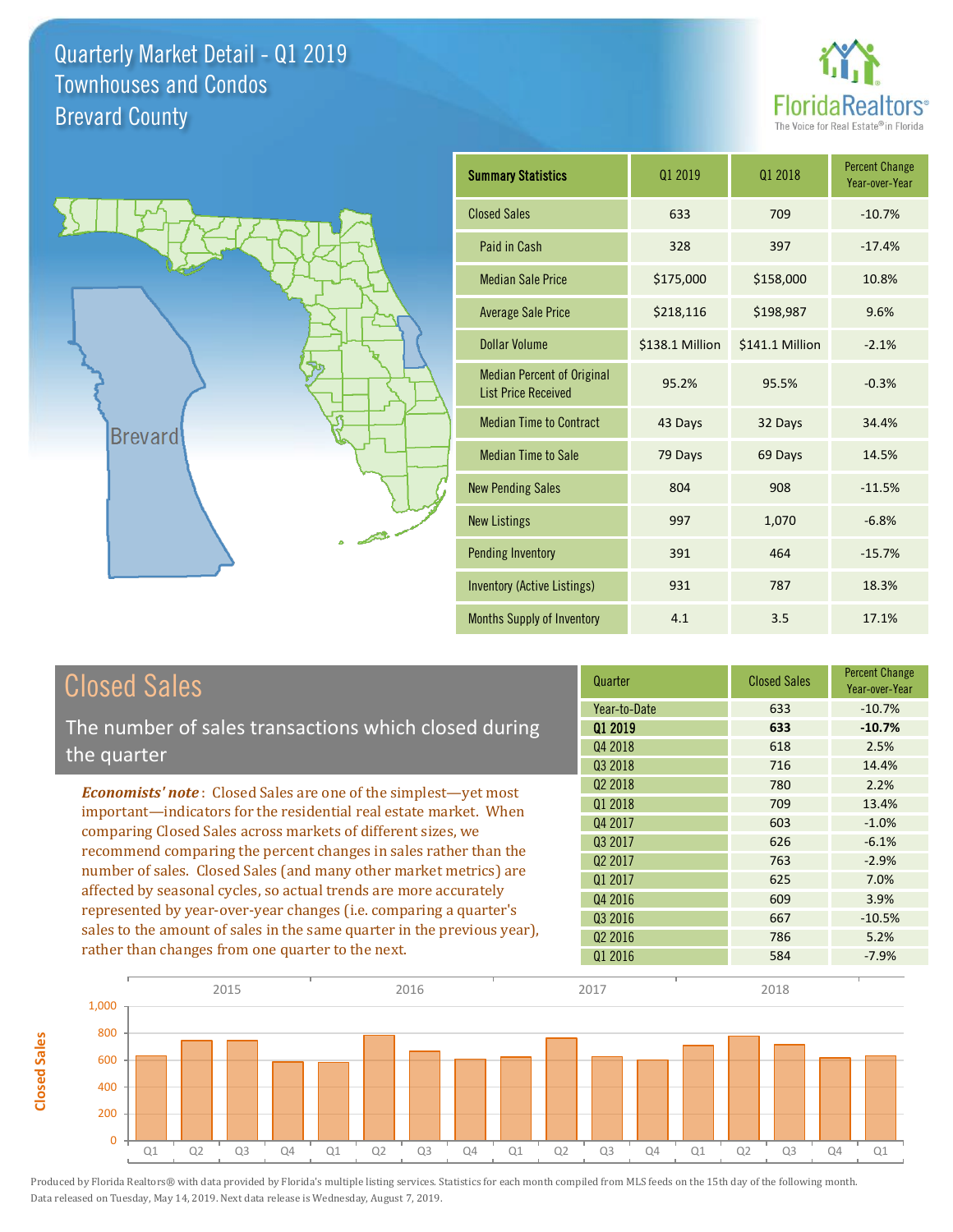

| <b>Cash Sales</b>                                                               | Quarter             | <b>Cash Sales</b> | <b>Percent Change</b><br>Year-over-Year |
|---------------------------------------------------------------------------------|---------------------|-------------------|-----------------------------------------|
|                                                                                 | Year-to-Date        | 328               | $-17.4%$                                |
| The number of Closed Sales during the quarter in                                | 01 2019             | 328               | $-17.4%$                                |
| which buyers exclusively paid in cash                                           | Q4 2018             | 305               | $-3.2%$                                 |
|                                                                                 | Q3 2018             | 342               | 12.9%                                   |
|                                                                                 | 02 2018             | 392               | $-2.5%$                                 |
|                                                                                 | 01 2018             | 397               | 6.1%                                    |
| <b>Economists' note</b> : Cash Sales can be a useful indicator of the extent to | Q4 2017             | 315               | $-8.7%$                                 |
| which investors are participating in the market. Why? Investors are             | 03 2017             | 303               | $-21.3%$                                |
| far more likely to have the funds to purchase a home available up front,        | 02 2017             | 402               | $-6.9%$                                 |
| whereas the typical homebuyer requires a mortgage or some other                 | 01 2017             | 374               | 10.7%                                   |
| form of financing. There are, of course, many possible exceptions, so           | Q4 2016             | 345               | $-1.4%$                                 |
| this statistic should be interpreted with care.                                 | 03 2016             | 385               | $-12.5%$                                |
|                                                                                 | Q <sub>2</sub> 2016 | 432               | $-8.9%$                                 |



# Cash Sales as a Percentage of Closed Sales

The percentage of Closed Sales during the quarter which were Cash Sales

*Economists' note* : This statistic is simply another way of viewing Cash Sales. The remaining percentages of Closed Sales (i.e. those not paid fully in cash) each quarter involved some sort of financing, such as mortgages, owner/seller financing, assumed loans, etc.



Q1 2016 338 -22.1%

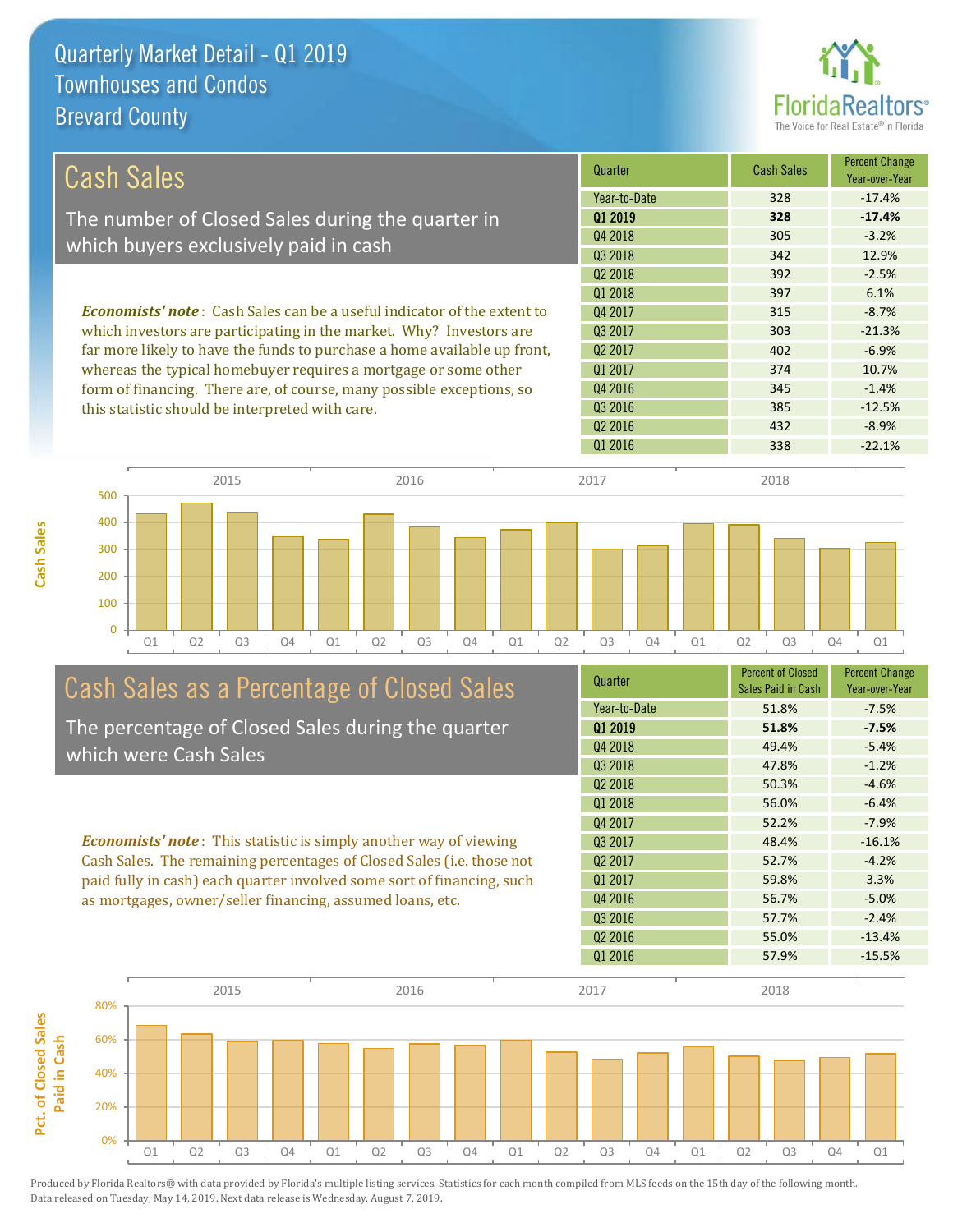

Year-over-Year

#### Quarter Median Sale Price Percent Change Q1 2019 **\$175,000 10.8%** Year-to-Date \$175,000 10.8% Q2 2017 \$160,000 \$160,000 9.6% Q4 2018 **\$175,000** 6.1% Q3 2018 **\$174,950** \$174,950 Q4 2017 \$165,000 13.8% Q3 2017 \$160,000 8.8% Q2 2018 **\$180,000** 12.5% Q1 2018 **\$158,000** 9.0% Q1 2017 **\$145,000** \$145,000 4.3% Q4 2016 **\$145,000** 5.1% Q3 2016 **\$147,000** 12.8% Q2 2016 \$146,000 4.3% Q1 2016 **\$139,000 11.2%** *Economists' note* : Median Sale Price is our preferred summary statistic for price activity because, unlike Average Sale Price, Median Sale Price is not sensitive to high sale prices for small numbers of homes that may not be characteristic of the market area. Keep in mind that median price trends over time are not always solely caused by changes in the general value of local real estate. Median sale price only reflects the values of the homes that *sold* each quarter, and the mix of the types of homes that sell can change over time. Median Sale Price The median sale price reported for the quarter (i.e. 50% of sales were above and 50% of sales were below)



#### Average Sale Price

The average sale price reported for the quarter (i.e. total sales in dollars divided by the number of sales)

*Economists' note* : Usually, we prefer Median Sale Price over Average Sale Price as a summary statistic for home prices. However, Average Sale Price does have its uses—particularly when it is analyzed alongside the Median Sale Price. For one, the relative difference between the two statistics can provide some insight into the market for higher-end homes in an area.

| Quarter             | <b>Average Sale Price</b> | <b>Percent Change</b><br>Year-over-Year |
|---------------------|---------------------------|-----------------------------------------|
| Year-to-Date        | \$218,116                 | 9.6%                                    |
| 01 2019             | \$218,116                 | 9.6%                                    |
| Q4 2018             | \$210,373                 | 5.6%                                    |
| Q3 2018             | \$208,460                 | 11.7%                                   |
| Q <sub>2</sub> 2018 | \$218,061                 | 13.1%                                   |
| Q1 2018             | \$198,987                 | 8.2%                                    |
| Q4 2017             | \$199,292                 | 8.4%                                    |
| 03 2017             | \$186,581                 | $-2.2%$                                 |
| Q <sub>2</sub> 2017 | \$192,842                 | 2.9%                                    |
| Q1 2017             | \$183,960                 | $-0.8%$                                 |
| Q4 2016             | \$183,889                 | 4.5%                                    |
| Q3 2016             | \$190,835                 | 10.7%                                   |
| Q <sub>2</sub> 2016 | \$187,401                 | 7.0%                                    |
| Q1 2016             | \$185,465                 | 15.3%                                   |



Produced by Florida Realtors® with data provided by Florida's multiple listing services. Statistics for each month compiled from MLS feeds on the 15th day of the following month. Data released on Tuesday, May 14, 2019. Next data release is Wednesday, August 7, 2019.

**Average Sale Price**

**Average Sale Price**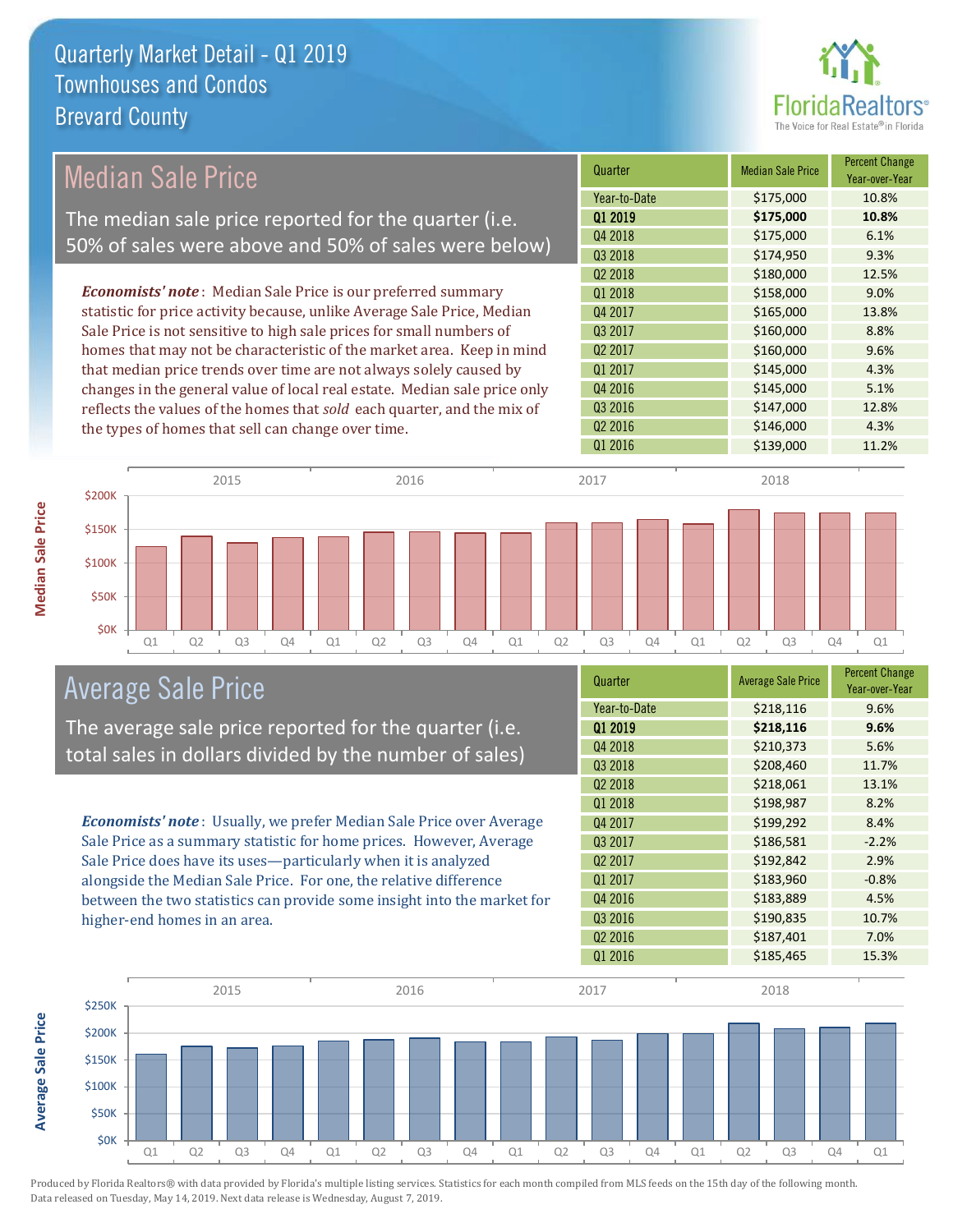

| Dollar Volume                                                                | Quarter             | Dollar Volume   | <b>Percent Change</b><br>Year-over-Year |
|------------------------------------------------------------------------------|---------------------|-----------------|-----------------------------------------|
|                                                                              | Year-to-Date        | \$138.1 Million | $-2.1%$                                 |
| The sum of the sale prices for all sales which closed                        | 01 2019             | \$138.1 Million | $-2.1%$                                 |
|                                                                              | Q4 2018             | \$130.0 Million | 8.2%                                    |
| during the quarter                                                           | Q3 2018             | \$149.3 Million | 27.8%                                   |
|                                                                              | Q <sub>2</sub> 2018 | \$170.1 Million | 15.6%                                   |
| <b>Economists' note</b> : Dollar Volume is simply the sum of all sale prices | Q1 2018             | \$141.1 Million | 22.7%                                   |
| in a given time period, and can quickly be calculated by multiplying         | Q4 2017             | \$120.2 Million | 7.3%                                    |
| Closed Sales by Average Sale Price. It is a strong indicator of the health   | Q3 2017             | \$116.8 Million | $-8.2%$                                 |
| of the real estate industry in a market, and is of particular interest to    | Q <sub>2</sub> 2017 | \$147.1 Million | $-0.1%$                                 |
| real estate professionals, investors, analysts, and government agencies.     | Q1 2017             | \$115.0 Million | 6.2%                                    |
| Potential home sellers and home buyers, on the other hand, will likely       | Q4 2016             | \$112.0 Million | 8.6%                                    |
| be better served by paying attention to trends in the two components         | Q3 2016             | \$127.3 Million | $-0.9%$                                 |
| of Dollar Volume (i.e. sales and prices) individually.                       | Q <sub>2</sub> 2016 | \$147.3 Million | 12.5%                                   |
|                                                                              | Q1 2016             | \$108.3 Million | 6.2%                                    |

| \$200 M |    |    | 2015           |    |    |    | 2016           |    |    |    | 2017           |    |    |    | 2018           |                |    |
|---------|----|----|----------------|----|----|----|----------------|----|----|----|----------------|----|----|----|----------------|----------------|----|
|         |    |    |                |    |    |    |                |    |    |    |                |    |    |    |                |                |    |
| \$150 M |    |    |                |    |    |    |                |    |    |    |                |    |    |    |                |                |    |
| \$100 M |    |    |                |    |    |    |                |    |    |    |                |    |    |    |                |                |    |
| \$50 M  |    |    |                |    |    |    |                |    |    |    |                |    |    |    |                |                |    |
| \$0     |    |    |                |    |    |    |                |    |    |    |                |    |    |    |                |                |    |
|         | Q1 | Q2 | Q <sub>3</sub> | Q4 | Q1 | Q2 | Q <sub>3</sub> | Q4 | Q1 | Q2 | Q <sub>3</sub> | Q4 | Q1 | Q2 | Q <sub>3</sub> | Q <sub>4</sub> | Q1 |

# Median Percent of Original List Price Received

The median of the sale price (as a percentage of the original list price) across all properties selling during the quarter

*Economists' note* : The Median Percent of Original List Price Received is useful as an indicator of market recovery, since it typically rises as buyers realize that the market may be moving away from them and they need to match the selling price (or better it) in order to get a contract on the house. This is usually the last measure to indicate a market has shifted from down to up, so it is what we would call a *lagging* indicator.

| Quarter             | Med. Pct. of Orig.<br><b>List Price Received</b> | <b>Percent Change</b><br>Year-over-Year |
|---------------------|--------------------------------------------------|-----------------------------------------|
| Year-to-Date        | 95.2%                                            | $-0.3%$                                 |
| Q1 2019             | 95.2%                                            | $-0.3%$                                 |
| Q4 2018             | 95.1%                                            | $-0.3%$                                 |
| Q3 2018             | 95.4%                                            | $-0.3%$                                 |
| Q <sub>2</sub> 2018 | 96.0%                                            | 0.9%                                    |
| Q1 2018             | 95.5%                                            | 0.3%                                    |
| Q4 2017             | 95.4%                                            | 1.0%                                    |
| Q3 2017             | 95.7%                                            | 0.8%                                    |
| Q <sub>2</sub> 2017 | 95.1%                                            | 0.1%                                    |
| Q1 2017             | 95.2%                                            | 0.5%                                    |
| Q4 2016             | 94.5%                                            | $-0.5%$                                 |
| Q3 2016             | 94.9%                                            | 0.9%                                    |
| Q <sub>2</sub> 2016 | 95.0%                                            | 0.7%                                    |
| Q1 2016             | 94.7%                                            | 0.5%                                    |

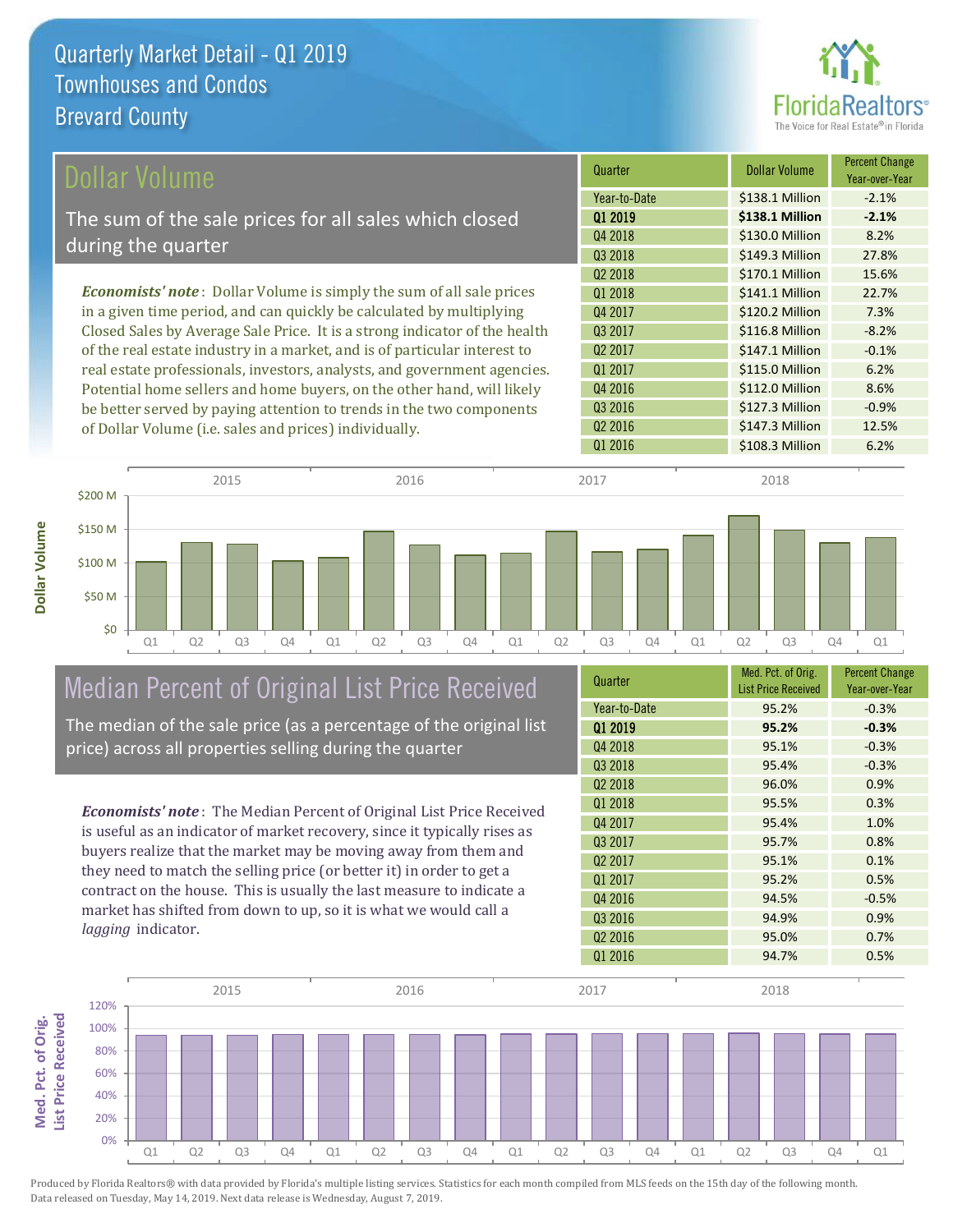

### Median Time to Contract

The median number of days between the listing date and contract date for all Closed Sales during the quarter

*Economists' note* : Like Time to Sale, Time to Contract is a measure of the length of the home selling process calculated for sales which closed during the quarter. The difference is that Time to Contract measures the number of days between the initial listing of a property and the signing of the contract which eventually led to the closing of the sale. When the gap between Median Time to Contract and Median Time to Sale grows, it is usually a sign of longer closing times and/or declining numbers of cash sales.

| Quarter             | <b>Median Time to</b><br>Contract | <b>Percent Change</b><br>Year-over-Year |
|---------------------|-----------------------------------|-----------------------------------------|
| Year-to-Date        | 43 Days                           | 34.4%                                   |
| Q1 2019             | 43 Days                           | 34.4%                                   |
| Q4 2018             | 36 Days                           | $-2.7%$                                 |
| Q3 2018             | 30 Days                           | 0.0%                                    |
| Q <sub>2</sub> 2018 | 27 Days                           | $-6.9%$                                 |
| Q1 2018             | 32 Days                           | 0.0%                                    |
| Q4 2017             | 37 Days                           | 23.3%                                   |
| Q3 2017             | 30 Days                           | $-21.1%$                                |
| Q <sub>2</sub> 2017 | 29 Days                           | $-17.1%$                                |
| Q1 2017             | 32 Days                           | $-17.9%$                                |
| Q4 2016             | 30 Days                           | $-14.3%$                                |
| Q3 2016             | 38 Days                           | $-9.5%$                                 |
| Q <sub>2</sub> 2016 | 35 Days                           | $-18.6%$                                |
| Q1 2016             | 39 Days                           | $-11.4%$                                |



### Median Time to Sale

**Median Time to** 

**Median Time to** 

The median number of days between the listing date and closing date for all Closed Sales during the quarter

*Economists' note* : Time to Sale is a measure of the length of the home selling process, calculated as the number of days between the initial listing of a property and the closing of the sale. *Median* Time to Sale is the amount of time the "middle" property selling this month was on the market. That is, 50% of homes selling this month took *less* time to sell, and 50% of homes took *more* time to sell. Median Time to Sale gives a more accurate picture than Average Time to Sale, which can be skewed upward by small numbers of properties taking an abnormally long time to sell.

| Quarter             | <b>Median Time to Sale</b> | <b>Percent Change</b><br>Year-over-Year |
|---------------------|----------------------------|-----------------------------------------|
| Year-to-Date        | 79 Days                    | 14.5%                                   |
| Q1 2019             | 79 Days                    | 14.5%                                   |
| Q4 2018             | 69 Days                    | $-8.0%$                                 |
| Q3 2018             | 66 Days                    | $-5.7%$                                 |
| Q <sub>2</sub> 2018 | 66 Days                    | $-2.9%$                                 |
| Q1 2018             | 69 Days                    | $-1.4%$                                 |
| Q4 2017             | 75 Days                    | 4.2%                                    |
| Q3 2017             | 70 Days                    | $-9.1%$                                 |
| 02 2017             | 68 Days                    | $-12.8%$                                |
| Q1 2017             | 70 Days                    | $-11.4%$                                |
| Q4 2016             | 72 Days                    | $-2.7%$                                 |
| Q3 2016             | 77 Days                    | $-2.5%$                                 |
| Q <sub>2</sub> 2016 | 78 Days                    | $-7.1%$                                 |
| Q1 2016             | 79 Days                    | $-3.7%$                                 |

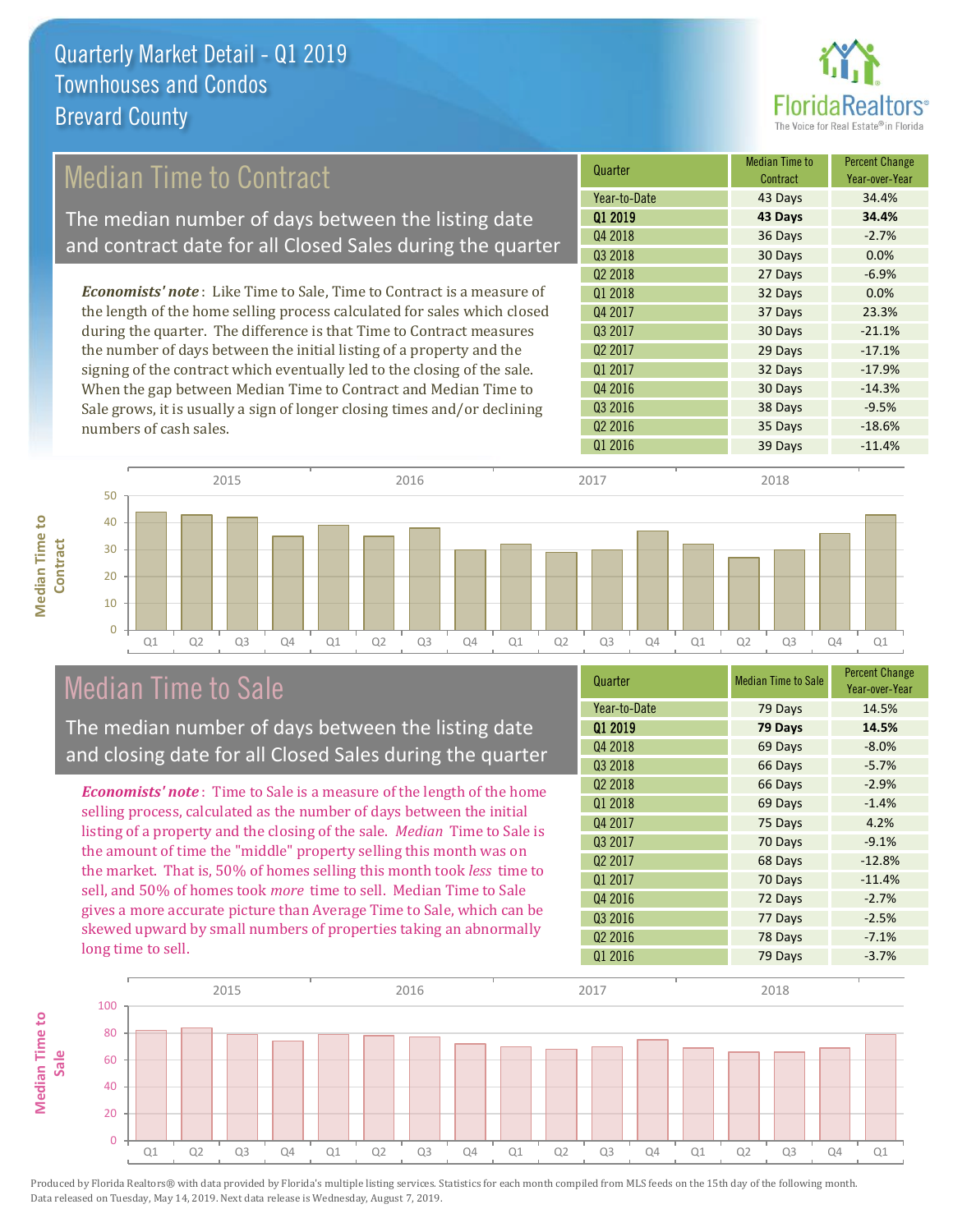

| <b>New Pending Sales</b>                                                      | Quarter             | <b>New Pending Sales</b> | <b>Percent Change</b><br>Year-over-Year |
|-------------------------------------------------------------------------------|---------------------|--------------------------|-----------------------------------------|
|                                                                               | Year-to-Date        | 804                      | $-11.5%$                                |
| The number of listed properties that went under                               | Q1 2019             | 804                      | $-11.5%$                                |
|                                                                               | Q4 2018             | 560                      | $-10.8%$                                |
| contract during the quarter                                                   | Q3 2018             | 734                      | 10.0%                                   |
|                                                                               | Q <sub>2</sub> 2018 | 833                      | 2.8%                                    |
| <b>Economists' note:</b> Because of the typical length of time it takes for a | 01 2018             | 908                      | 12.8%                                   |
| sale to close, economists consider Pending Sales to be a decent               | Q4 2017             | 628                      | 10.0%                                   |
| indicator of potential future Closed Sales. It is important to bear in        | 03 2017             | 667                      | $-12.9%$                                |
| mind, however, that not all Pending Sales will be closed successfully.        | Q <sub>2</sub> 2017 | 810                      | 8.7%                                    |
| So, the effectiveness of Pending Sales as a future indicator of Closed        | Q1 2017             | 805                      | 5.2%                                    |
| Sales is susceptible to changes in market conditions such as the              | Q4 2016             | 571                      | $-9.8%$                                 |
| availability of financing for homebuyers and the inventory of                 | Q3 2016             | 766                      | 4.8%                                    |
| distressed properties for sale.                                               | Q <sub>2</sub> 2016 | 745                      | $-9.7%$                                 |



# New Listings

**New Listings**

**Pending Sales**

Pending Sales

The number of properties put onto the market during the quarter

*Economists' note* : New Listings tend to rise in delayed response to increasing prices, so they are often seen as a lagging indicator of market health. As prices rise, potential sellers raise their estimations of value—and in the most recent cycle, rising prices have freed up many potential sellers who were previously underwater on their mortgages. Note that in our calculations, we take care to not include properties that were recently taken off the market and quickly relisted, since these are not really *new* listings.

| Quarter             | <b>New Listings</b> | <b>Percent Change</b><br>Year-over-Year |
|---------------------|---------------------|-----------------------------------------|
| Year-to-Date        | 997                 | $-6.8%$                                 |
| 01 2019             | 997                 | $-6.8%$                                 |
| Q4 2018             | 772                 | 5.5%                                    |
| Q3 2018             | 881                 | 15.0%                                   |
| Q <sub>2</sub> 2018 | 965                 | 7.8%                                    |
| Q1 2018             | 1,070               | 11.2%                                   |
| Q4 2017             | 732                 | 3.8%                                    |
| Q3 2017             | 766                 | 0.8%                                    |
| Q <sub>2</sub> 2017 | 895                 | 2.8%                                    |
| 01 2017             | 962                 | $-1.9%$                                 |
| Q4 2016             | 705                 | $-3.0%$                                 |
| Q3 2016             | 760                 | $-0.4%$                                 |
| Q <sub>2</sub> 2016 | 871                 | 7.8%                                    |
| Q1 2016             | 981                 | 6.6%                                    |

Q1 2016 **765** -4.1%

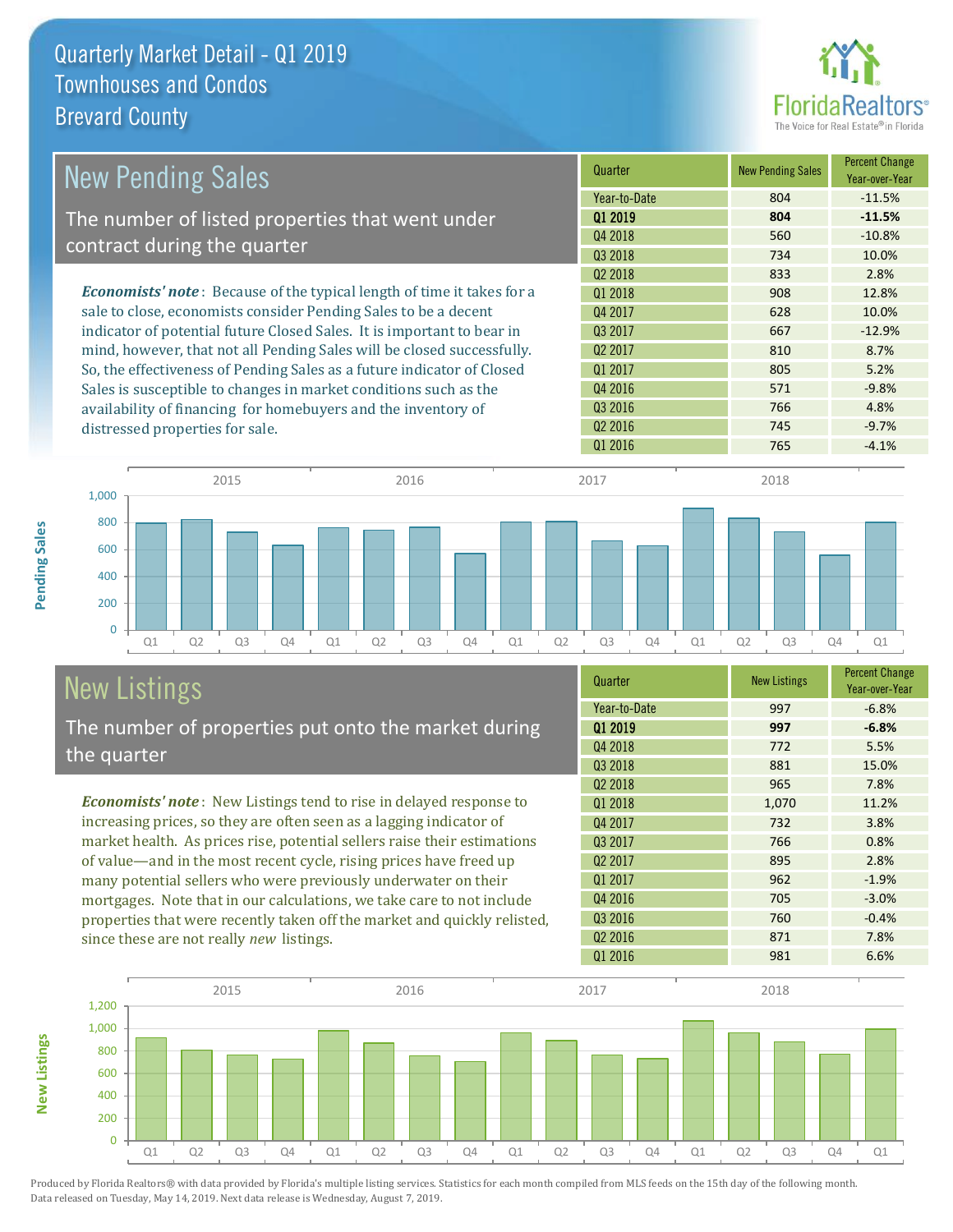

| Inventory (Active Listings)                                                  | Quarter                  | Inventory | <b>Percent Change</b><br>Year-over-Year |
|------------------------------------------------------------------------------|--------------------------|-----------|-----------------------------------------|
|                                                                              | <b>YTD (Monthly Avg)</b> | 962       | 19.1%                                   |
| The number of property listings active at the end of                         | 01 2019                  | 931       | 18.3%                                   |
|                                                                              | Q4 2018                  | 904       | 23.8%                                   |
| the quarter                                                                  | Q3 2018                  | 819       | 10.8%                                   |
|                                                                              | 02 2018                  | 775       | 0.8%                                    |
| <b>Economists' note</b> : There are a number of ways to define and calculate | 01 2018                  | 787       | $-2.1%$                                 |
| Inventory. Our method is to simply count the number of active listings       | Q4 2017                  | 730       | $-6.9%$                                 |
| on the last day of the quarter, and hold this number to compare with         | Q3 2017                  | 739       | $-0.5%$                                 |
| the same quarter the following year. Inventory rises when New                | Q <sub>2</sub> 2017      | 769       | $-9.4%$                                 |
| Listings are outpacing the number of listings that go off-market             | Q1 2017                  | 804       | $-8.5%$                                 |
| (regardless of whether they actually sell). Likewise, it falls when New      | Q4 2016                  | 784       | 1.7%                                    |
| Listings aren't keeping up with the rate at which homes are going off-       | 03 2016                  | 743       | 3.3%                                    |



### Months Supply of Inventory

market.

**Inventory**

An estimate of the number of months it will take to deplete the current Inventory given recent sales rates

*Economists' note* : MSI is a useful indicator of market conditions. The benchmark for a balanced market (favoring neither buyer nor seller) is 5.5 months of inventory. Anything higher is traditionally a buyers' market, and anything lower is a sellers' market. There is no single accepted way of calculating MSI. A common method is to divide current Inventory by the most recent month's Closed Sales count, but this count is a usually poor predictor of future Closed Sales due to seasonal cycles. To eliminate seasonal effects, we use the 12-month average of monthly Closed Sales instead.

| Quarter                  | <b>Months Supply</b> | <b>Percent Change</b><br>Year-over-Year |
|--------------------------|----------------------|-----------------------------------------|
| <b>YTD (Monthly Avg)</b> | 4.2                  | 13.5%                                   |
| 01 2019                  | 4.1                  | 17.1%                                   |
| Q4 2018                  | 3.8                  | 15.2%                                   |
| Q3 2018                  | 3.5                  | 2.9%                                    |
| Q <sub>2</sub> 2018      | 3.4                  | $-2.9%$                                 |
| Q1 2018                  | 3.5                  | $-2.8%$                                 |
| Q4 2017                  | 3.3                  | $-8.3%$                                 |
| Q3 2017                  | 3.4                  | 0.0%                                    |
| Q <sub>2</sub> 2017      | 3.5                  | $-7.9%$                                 |
| Q1 2017                  | 3.6                  | $-10.0%$                                |
| Q4 2016                  | 3.6                  | 5.9%                                    |
| Q3 2016                  | 3.4                  | 6.2%                                    |
| Q <sub>2</sub> 2016      | 3.8                  | 2.7%                                    |
| Q1 2016                  | 4.0                  | $-14.9%$                                |

Q2 2016 849 8.2%

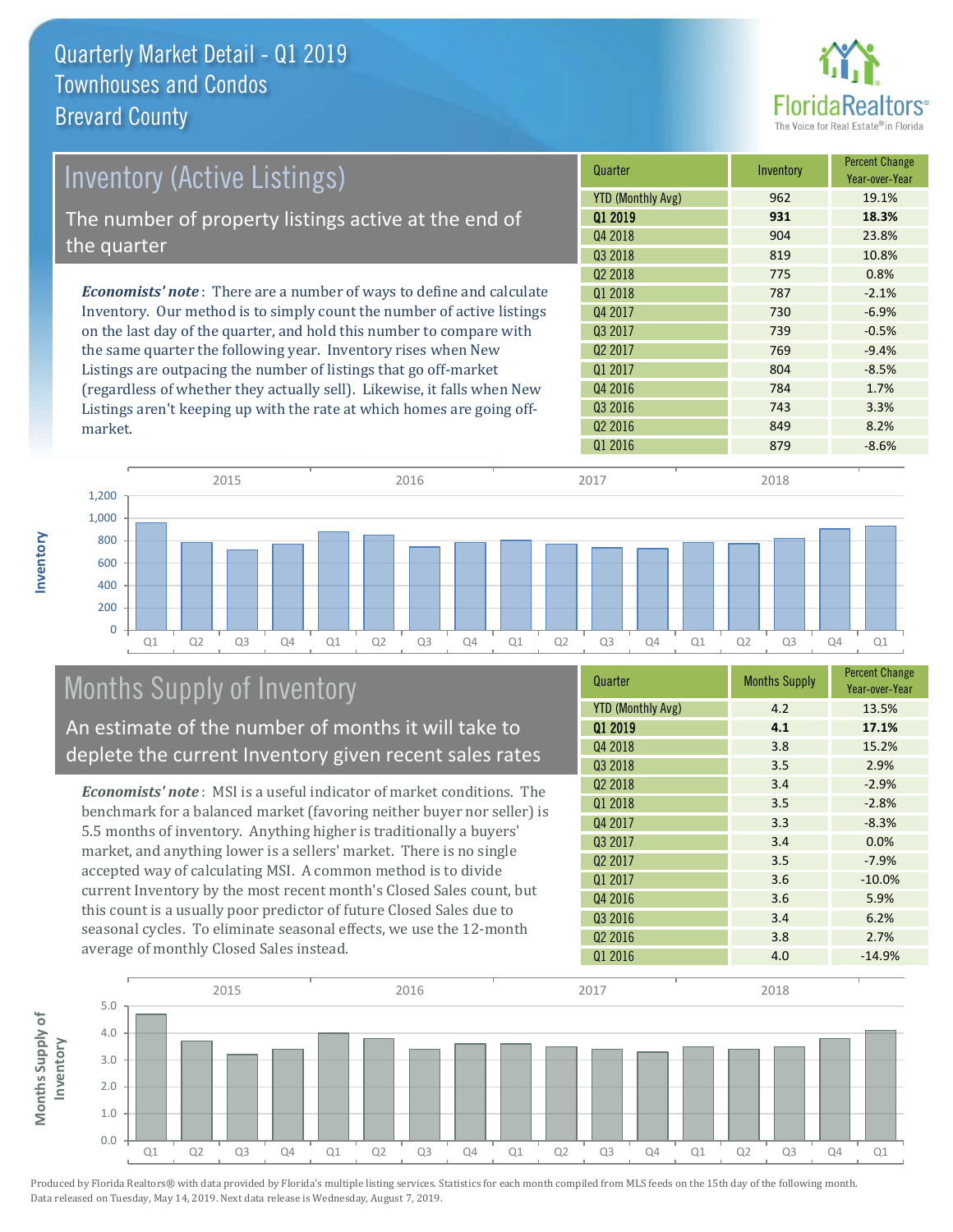

### Closed Sales by Sale Price

The number of sales transactions which closed during the quarter

*Economists' note:* Closed Sales are one of the simplest—yet most important—indicators for the residential real estate market. When comparing Closed Sales across markets of different sizes, we recommend comparing the percent changes in sales rather than the number of sales. Closed Sales (and many other market metrics) are affected by seasonal cycles, so actual trends are more accurately represented by year-over-year changes (i.e. comparing a quarter's sales to the amount of sales in the same quarter in the previous year), rather than changes from one quarter to the next.

| Sale Price            | <b>Closed Sales</b> | <b>Percent Change</b><br>Year-over-Year |
|-----------------------|---------------------|-----------------------------------------|
| Less than \$50,000    | 8                   | $-66.7%$                                |
| $$50,000 - $99,999$   | 99                  | $-34.9%$                                |
| $$100,000 - $149,999$ | 141                 | $-11.3%$                                |
| $$150,000 - $199,999$ | 120                 | $-0.8%$                                 |
| \$200,000 - \$249,999 | 81                  | 0.0%                                    |
| \$250,000 - \$299,999 | 48                  | 4.3%                                    |
| \$300,000 - \$399,999 | 69                  | 4.5%                                    |
| \$400,000 - \$599,999 | 46                  | 21.1%                                   |
| \$600,000 - \$999,999 | 21                  | 5.0%                                    |
| \$1,000,000 or more   | n                   | $-100.0%$                               |



#### Median Time to Contract by Sale Price The median number of days between the listing date and contract date for all Closed Sales during the quarter

*Economists' note* : Like Time to Sale, Time to Contract is a measure of the length of the home selling process calculated for sales which closed during the quarter. The difference is that Time to Contract measures the number of days between the initial listing of a property and the signing of the contract which eventually led to the closing of the sale. When the gap between Median Time to Contract and Median Time to Sale grows, it is usually a sign of longer closing times and/or declining numbers of cash sales.

| <b>Sale Price</b>     | Median Time to<br>Contract | <b>Percent Change</b><br>Year-over-Year |
|-----------------------|----------------------------|-----------------------------------------|
| Less than \$50,000    | 32 Days                    | 6.7%                                    |
| $$50,000 - $99,999$   | 27 Days                    | 58.8%                                   |
| $$100,000 - $149,999$ | 42 Days                    | 16.7%                                   |
| $$150,000 - $199,999$ | 40 Days                    | 42.9%                                   |
| \$200,000 - \$249,999 | 43 Days                    | 186.7%                                  |
| \$250,000 - \$299,999 | 60 Days                    | 30.4%                                   |
| \$300,000 - \$399,999 | 62 Days                    | $-8.8%$                                 |
| \$400,000 - \$599,999 | 116 Days                   | 480.0%                                  |
| \$600,000 - \$999,999 | 40 Days                    | $-70.1%$                                |
| \$1,000,000 or more   | (No Sales)                 | N/A                                     |

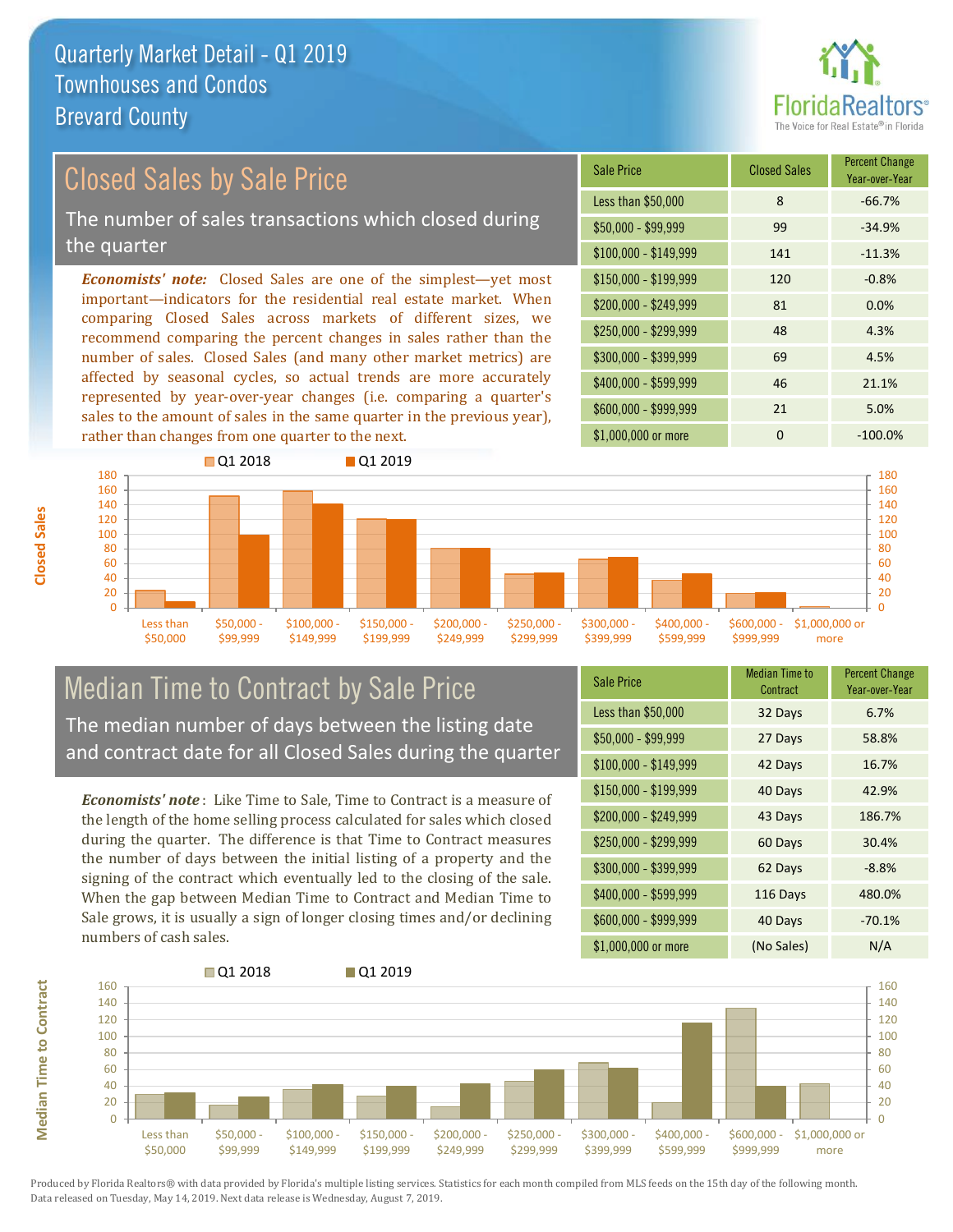

# New Listings by Initial Listing Price

The number of properties put onto the market during the quarter

*Economists' note:* New Listings tend to rise in delayed response to increasing prices, so they are often seen as a lagging indicator of market health. As prices rise, potential sellers raise their estimations of value—and in the most recent cycle, rising prices have freed up many potential sellers who were previously underwater on their mortgages. Note that in our calculations, we take care to not include properties that were recently taken off the market and quickly relisted, since these are not really *new* listings.





#### Inventory by Current Listing Price The number of property listings active at the end of the quarter

*Economists' note* : There are a number of ways to define and calculate Inventory. Our method is to simply count the number of active listings on the last day of the quarter, and hold this number to compare with the same quarter the following year. Inventory rises when New Listings are outpacing the number of listings that go off-market (regardless of whether they actually sell). Likewise, it falls when New Listings aren't keeping up with the rate at which homes are going offmarket.

| <b>Current Listing Price</b> | Inventory | <b>Percent Change</b><br>Year-over-Year |
|------------------------------|-----------|-----------------------------------------|
| Less than \$50,000           | 9         | $-43.8%$                                |
| $$50,000 - $99,999$          | 68        | $-30.6%$                                |
| $$100,000 - $149,999$        | 145       | 74.7%                                   |
| $$150,000 - $199,999$        | 120       | 42.9%                                   |
| \$200,000 - \$249,999        | 103       | 56.1%                                   |
| \$250,000 - \$299,999        | 104       | 13.0%                                   |
| \$300,000 - \$399,999        | 204       | 37.8%                                   |
| \$400,000 - \$599,999        | 98        | $-14.8%$                                |
| \$600,000 - \$999,999        | 65        | $-9.7%$                                 |
| \$1,000,000 or more          | 15        | 15.4%                                   |



**New Listings**